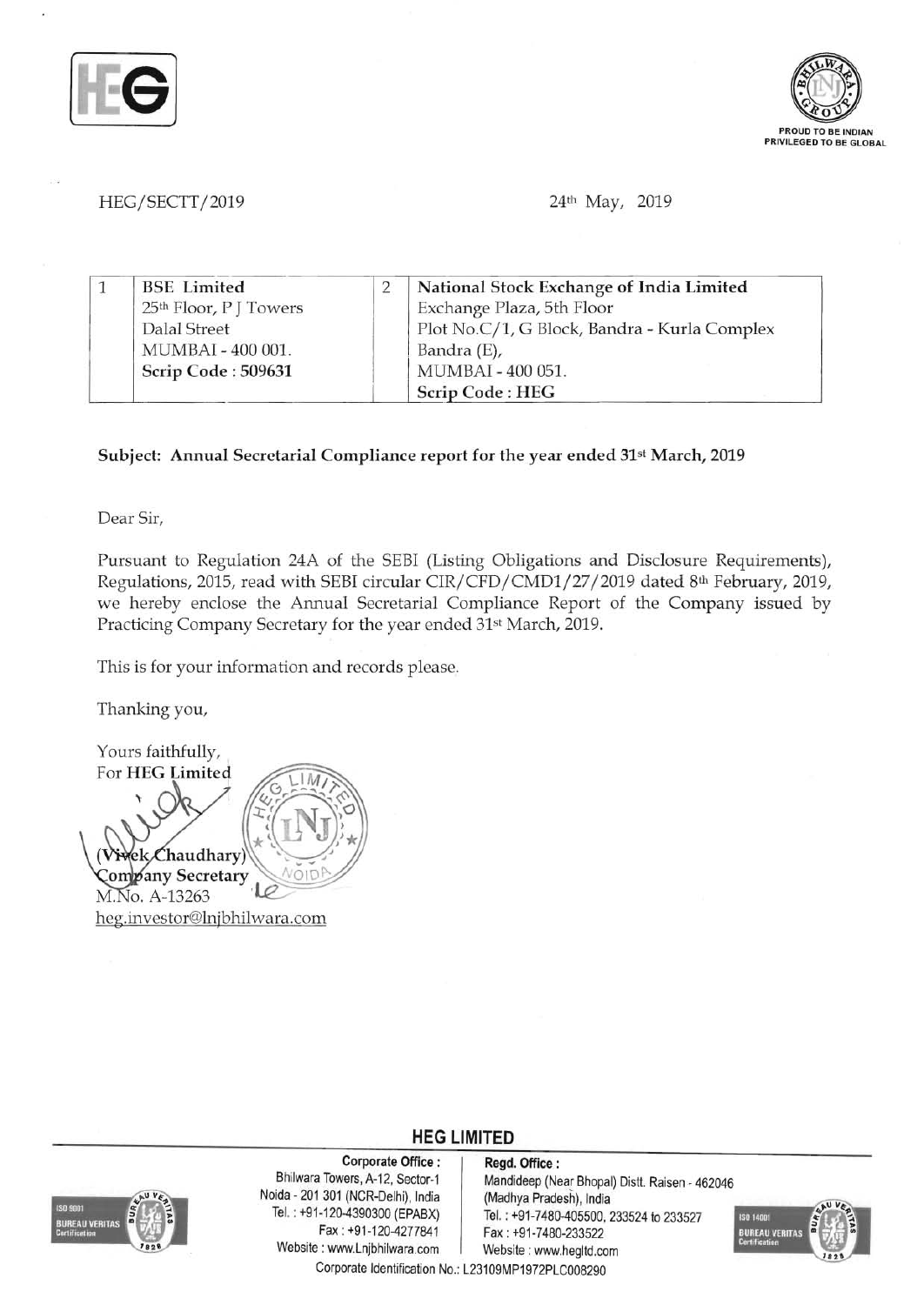## SECRETARIAL COMPLIANCE REPORT OF HEG LIMITED PURSUANT TO REGULATION 24A OF SEBI LODR, REGULATIONS, 2015 FOR THE YEAR ENDED 315T MARCH, 2019

**Contract Contract Contract Contract Contract Contract Contract Contract Contract Contract Contract Contract Contract Contract Contract Contract Contract Contract Contract Contract Contract Contract Contract Contract Contr** 

To, Board of Directors **HEG Limited** Mandideep Near Bhopal, Dist Raisen Madhya Pradesh - 462046

**GSK & ASSOCIATES** 

We, GSK & Associates have examined:

- a) all the documents and records made available to us and explanation provided by [HEG Limited] ("the listed entity"),
- b) the filings/ submissions made by the listed entity to the stock exchanges,
- c) any other document/ filing, as may be relevant, which has been relied upon to make this certification.

for the year ended 31<sup>st</sup> March, 2019 in respect of compliance with the provisions of:

- a) the Securities and Exchange Board of India Act, 1992 ("SEBI Act") and the Regulations, circulars, guidelines issued thereunder; and
- b) the Securities Contracts (Regulation) Act, 1956 ("SCRA"), rules made thereunder and the Regulations, circulars, guidelines issued thereunder by the Securities and Exchange Board of India ("SEBI");

The specific Regulations, whose provisions and the circulars/ guidelines thereunder, have been examined, include:-



14 Ratan Mahal, 15/197, Civil Lines, Kanpur-208 001 Y-65 Ground Floor, Hauz Khas, New Delhi-110 016 E-mail: cssaket.associates@gmail.com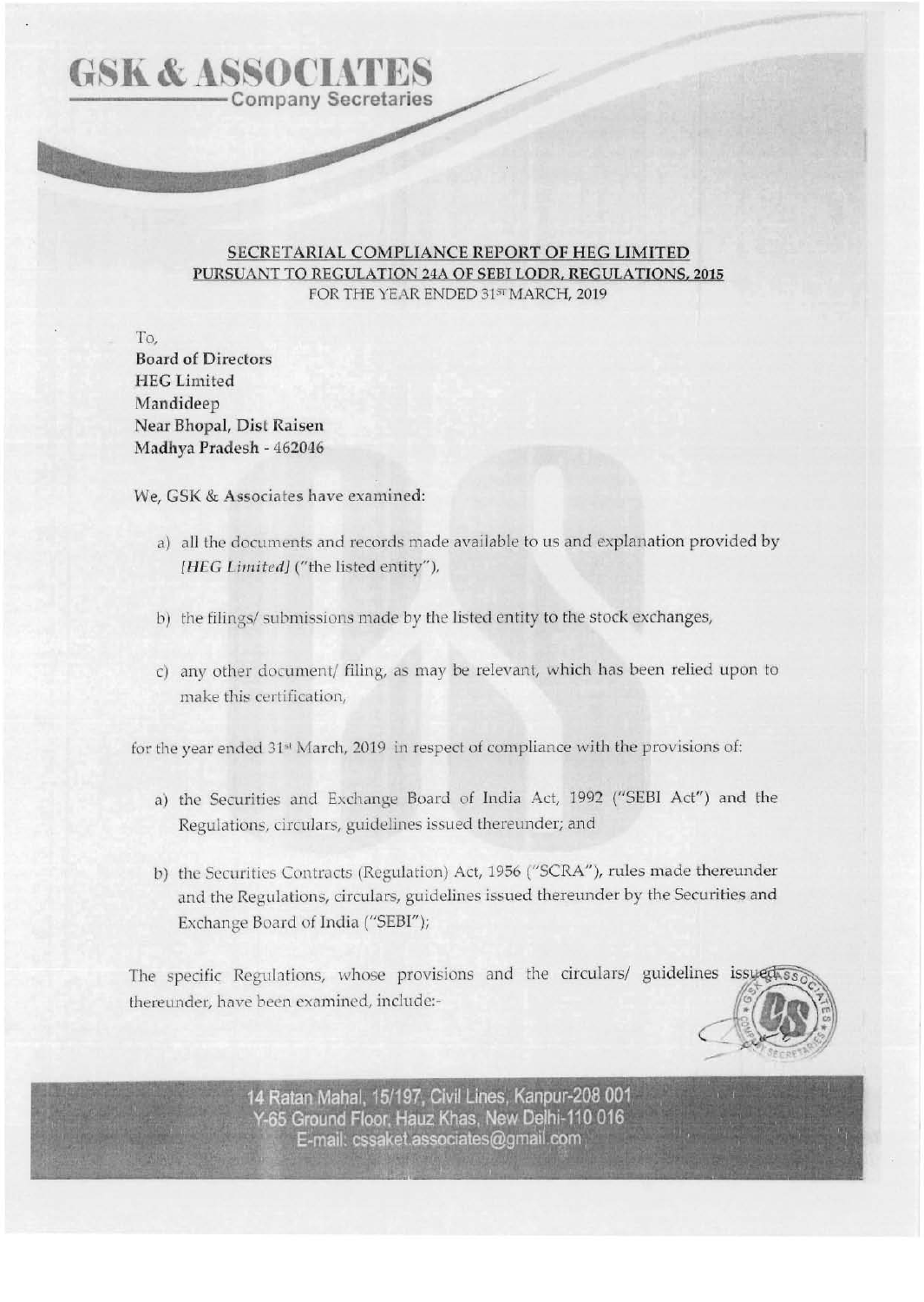a) Securities and Exchange Board of India (Listing Obligations and Disclosure Requirements) Regulations, 2015; as amended from time to time:

b) The Securities and Exchange Board of India (Issue of Capital and Disclosure Requirements) Regulations, 2018; (Not applicable to the Company during the period under review):

c) The Securities and Exchange Board of India (Share Based Employee Benefits) Regulations, 2014; (Not applicable to the Company during the period under review):

d) The Securities and Exchange Board of India (Issue and Listing of Debt Securities) Regulations, 2008; (Not applicable to the Company during the period under review);

e) The Securities and Exchange Board of India (Issue and Listing of Non-Convertible and Redeemable Preference Shares) Regulations, 2013; (Not applicable to the Company during the period under review);

f) Securities and Exchange Board of India (Substantial Acquisition of Shares and Takeovers) Regulations, 2011;

g) Securities and Exchange Board of India (Buyback of Securities) Regulations, 2018;

- h) Securities and Exchange Board of India (Prohibition of Insider Trading) Regulations, 2015; as amended from time to time;
- i) The Securities and Exchange Board of India (Registrar to an Issue and Share Transfer Agents) Regulations, 1993, regarding the Companies Act and dealing with client and;
- j) The Depositories Act, 1996 and the Regulations and bye-laws framed thereunder to the extent of Regulation 76 of Securities and Exchange Board of India (Depositories and Participants) Regulations, 2018